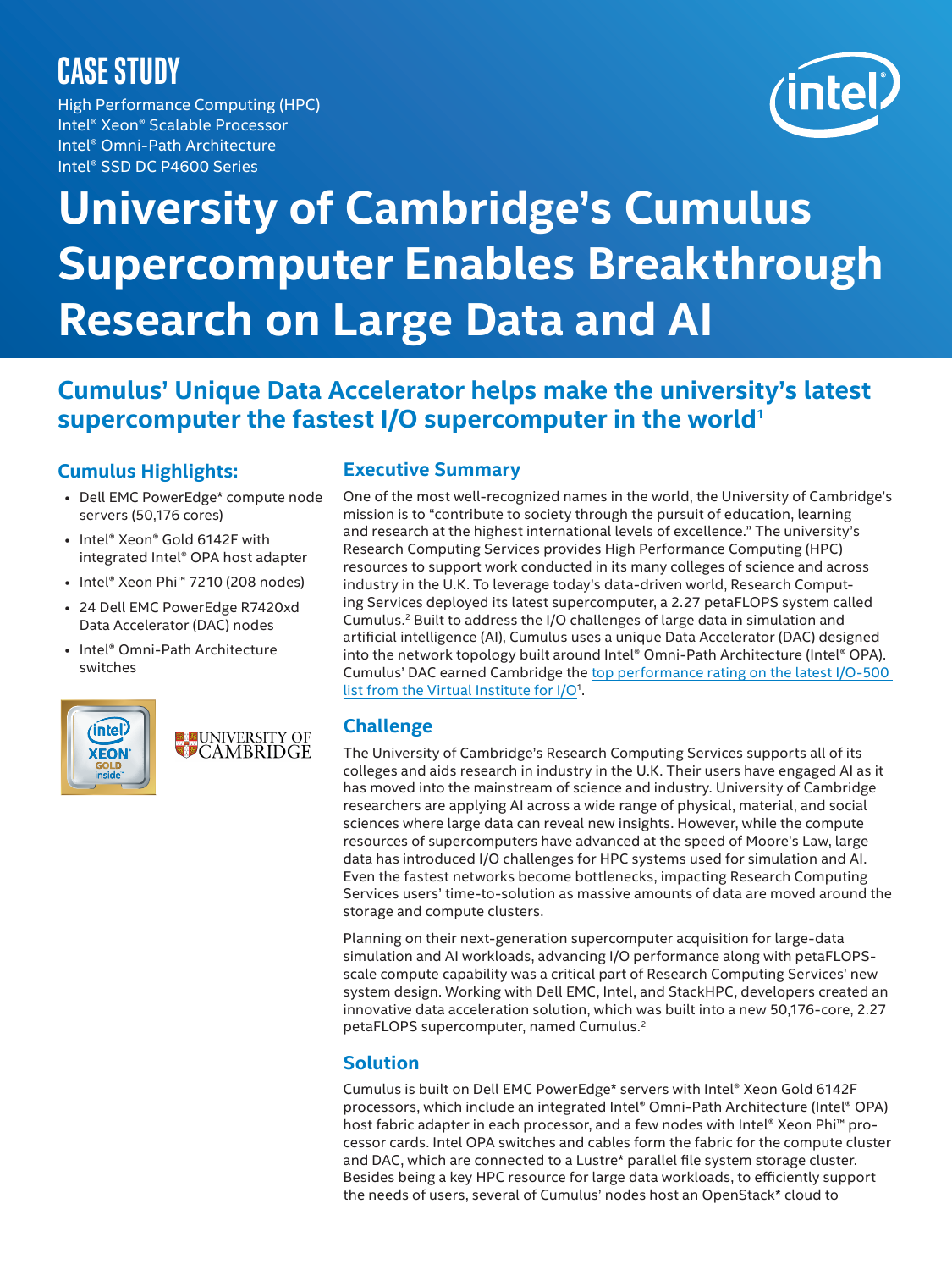#### **Case Study | University of Cambridge's Cumulus Supercomputer Enables Breakthrough Research on Large Data and AI**



automate system resource partitioning. With over 2 petaFLOPS of performance and ranking among the top 100 supercomputers in the world, $2$  the Cumulus-UK Science Cloud is the fastest academic supercomputer in the country.

Unique to Cumulus is the 24-node [Data Accelerator \(DAC\)](https://www.hpc.cam.ac.uk/research/data-acc), a cluster of storage nodes designed specifically to enhance access to large data on the Lustre file system. DAC leverages the performance of Dell PowerEdge servers, the NVM Express\* interface, Intel Xeon Scalable processors, Intel® SSD DC P4600 Series drives, and software co-developed with Cambridge University. It delivers more than 500 GB/s of read and nearly 353 kIOP/s of overall performance. With a score of 620.69 on the IO-500 list, Cumulus is the fastest I/O supercomputer in the world.<sup>3</sup>

DAC leverages the SLURM (Simple Linux\* Utility for Resource Management) workload manager's burst buffer plugin, the performance of the Lustre and BeeGFS\* file systems, and Lustre's Distributed Name Space (DNE) feature to deliver the high performance that researchers' workloads demand. An orchestrator, designed and developed by Research Computing Services and StackHPC, was added to simplify building and managing DAC, and to enable continued experimentation and development of DAC for other workflows.

#### **Result**

Large data projects require fast I/O to and from storage. According the [Virtual Institute for I/O,](https://www.vi4io.org/start) Cumulus now has the fastest I/O on the planet, using the institute's IO-500 benchmark. Similar to the Top500.org's list of the 500 fastest supercomputers in the world, the IO-500 ranks HPC systems for storage performance. Cumulus, with its data accelerator, earned the #1 position with a score of 620.69, nearly double that of the #2 system. That gives the Cumulus-UK Science Cloud the tools to address the needs of researchers working on the most difficult data-driven problems in the world.

"We brought together on a single system high levels of compute and I/O with Hadoop and machine learning frameworks in an OpenStack\* environment, giving us customizability and security for our users," stated Dr. Paul Calleja, Director of Research Computing Services. "Combining those capabilities, this machine can be used to deliver data-centric research to new and emerging communities."

According to Dr. Calleja, many AI projects are already under way with Cambridge scientists involved in medical imaging analysis, genomics, and astronomy.

The [Square Kilometre Array \(SKA\)](https://www.skatelescope.org/software-and-computing/) project, for example, collects data from an advanced global radio telescope that is 100 times more sensitive than earlier generation radio telescopes. It will allow scientists to survey the sky up to 1 million times faster.<sup>1</sup> The data the project will gather requires 100+ petatFLOPS-scale computing power—only available in the very largest supercomputers today. Cumulus and the DAC are currently being used to model and prototype next-generation HPC systems needed to process data from the SKA.

Research Computing Services is also supporting groundbreaking work in genomics with the [UK 10K project](https://www.uk10k.org/). This project, which started in 2010, uses Hadoop\* and massive amounts of sequenced genomic data from 10,000 people to help researchers understand the relationships between very infrequent and rare genetic changes and human disease caused by disruptive changes to the proteins made by the human body.

"These are the kinds of challenges that are best conquered with the processing power of the world's leading Top500 and IO-500 supercomputers—like the Cumulus-UK Science Cloud," added Calleja.

#### **Solution Summary**

To support the many large-data simulation and AI workloads of University of Cambridge researchers, the university's Research Computing Services built Cumulus, a 2.27 peta-FLOPS supercomputer. Cumulus runs traditional workloads and provides an OpenStack cloud for easy configuration for users' projects. Unique to the Cumulus-UK Science Cloud, is DAC, a specialized data accelerator that helps make Cumulus the fastest I/O supercomputer (I/O-500) in the world. Cumulus and DAC are helping accelerate insight and research into many scientific research projects, including the Square Kilometre Array and the UK 10K.

#### **Where to Get More Information**

Find out more about Intel® Xeon® Scalable Processor family at [https://www.intel.com/content/www/us/en/products/proces](https://www.intel.com/content/www/us/en/products/processors/xeon/scalable.html)[sors/xeon/scalable.html/](https://www.intel.com/content/www/us/en/products/processors/xeon/scalable.html).

Learn more about Intel® Omni-Path Architecture fabric at [https://www.intel.com/content/www/us/en/high-perfor](https://www.intel.com/content/www/us/en/high-performance-computing-fabrics/omni-path-driving-exascale-computing.html)[mance-computing-fabrics/omni-path-driving-exascale](https://www.intel.com/content/www/us/en/high-performance-computing-fabrics/omni-path-driving-exascale-computing.html)[computing.html/](https://www.intel.com/content/www/us/en/high-performance-computing-fabrics/omni-path-driving-exascale-computing.html).

Find out more about the Research Computing Services at [https://www.hpc.cam.ac.uk/](https://www.hpc.cam.ac.uk).

**Solution Ingredients**

- Dell EMC PowerEdge\* compute node servers (50,176 cores)
- Intel® Xeon® Gold 6142F with integrated Intel® OPA host adapter
- Intel® Xeon Phi™ 7210 (208 nodes)
- 24 Dell EMC PowerEdge R7420xd Data Accelerator (DAC) nodes
- Intel® Omni-Path Architecture switches